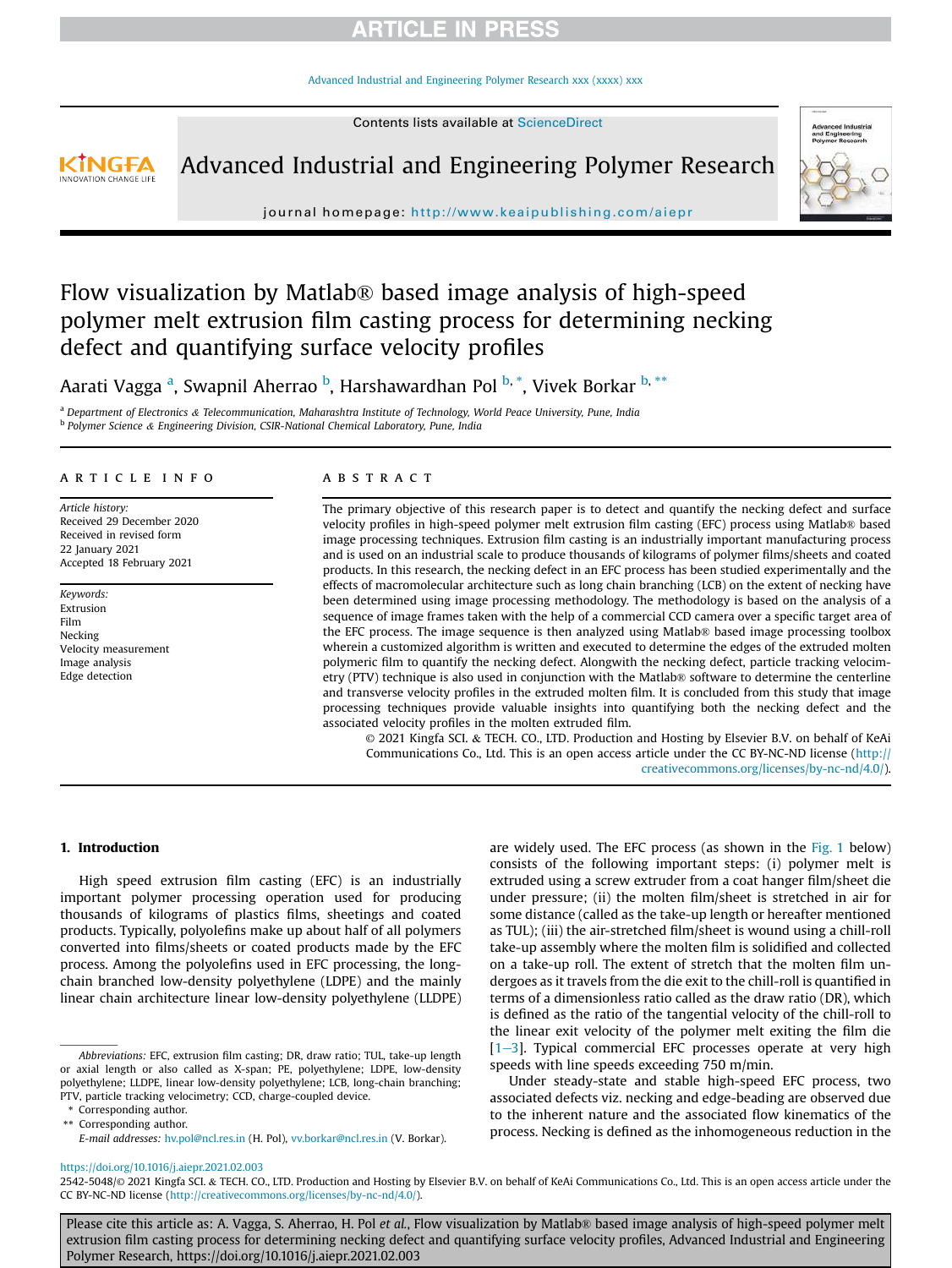*A. Vagga, S. Aherrao, H. Pol et al. Advanced Industrial and Engineering Polymer Research xxx (xxxx) xxx*



Fig. 1. Schematic of extrusion film casting process and associated defects (shown in red color).

width of the film whereas edge-beading (also called as the dogbone defect) is defined as the inhomogeneous reduction in the thickness of the film. These two defects severly limit the production output of any commercial operation and it is desirable to significantly limit these two defects during processing. While necking reduces the useable width of the film, edge-beading leads to further width reduction since the thicker edges are usually chopped off with edge-cutters and the chopped-off edges are recycled back into the process. For e.g., if a processor starts off with melt extruding a film from a cast film die of 1 mm in width, he/she may end up with a film of only about half a meter wide at the chill-roll due to the above-mentioned defects. It is the objective of the plastics film processor to maximise his production rate and this implies that take-up speed will be increased, which usually translates to higher draw ratios (DR's). However, higher DR's mean higher extent of necking and consequently more edge-beading vis-à-vis lower DR's. In the industry, there have been significant advances in having better instrumentation & process control in producing uniformly thick films by having a feedback loop (via automated film thickness measurement) to control the die lip thickness. However, mechanisms to quantify and control necking defect are far from development. From both a scientific and a commercial viewpoint, it is imperative to study these defects thoroughly and quantify them appropriately. Indeed, due to the commercial aspect of the process, a large number of researchers have studied these defects in great detail.

In the recent past, our group at CSIR-NCL undertook a comprehensive study of the EFC process that involved a combination of detailed experiments and numerical simulations wherein we studied the effects of macromolecular chain architecture comprising of long chain branching (LCB) and molecular weight distribution (MWD) on the extent of necking during EFC for mainly polyolefins (polyethylene-PE or polypropylene-PP) having either linear and long-chain branched architectures  $[1-7]$ . The

predictions from our numerical simulations were found to be in qualitative or semi-quantitative agreement with our experimental data. Our researches in this particular area have provided valuable insights into understanding the role of macromolecular architecture on polymer processing. Continuing on similar lines, our group has now begin to study & develop high-speed image processing to quantify the necking defect using image analysis techniques and whether real-time information can be fed back to processing to limit the defects. Though the realization of this objective is a little far off in the future, we are trying to take the first step in this area by analyzing the necking defect and centerline & transverse velocity profiles using off-line image analysis and we present results of this analysis in this research paper. The rest of the paper is organized as follows: we present the experimental details of the EFC process in section 2, discuss about image processing techniques in section 3, implement the system in section 4 and discuss the results in section 5 with salient conclusions presented in section 6 towards the end of the paper.

#### 2. Experimental details

Extrusion film casting (EFC) experiments  $[1-3]$  were performed using a laboratory scale single screw extruder (ThermoHaake GmbH, Germany). A cast-film die of a coat hanger flow design and having a 100 mm fixed width and 0.3–0.6 mm adjustable thickness (or die gap) was attached to the extruder. In the present study, the die thickness was kept constant at 0.46 mm, which implied an aspect ratio (AR) of 218. A chill-roll take-up unit (having a highlypolished SS roll surface) was used for drawing and winding the extruded film. All film extrusion experiments were carried out at a constant temperature of 190 $\degree$ C and at a fixed screw speed of 20 RPM, which meant a volumetric flow rate of 187 mm<sup>3</sup>/s and a die exit velocity of 4.3 mm/s (*v0*). Two distinct sets of experiments were carried out wherein the take-up length (TUL) was kept constant at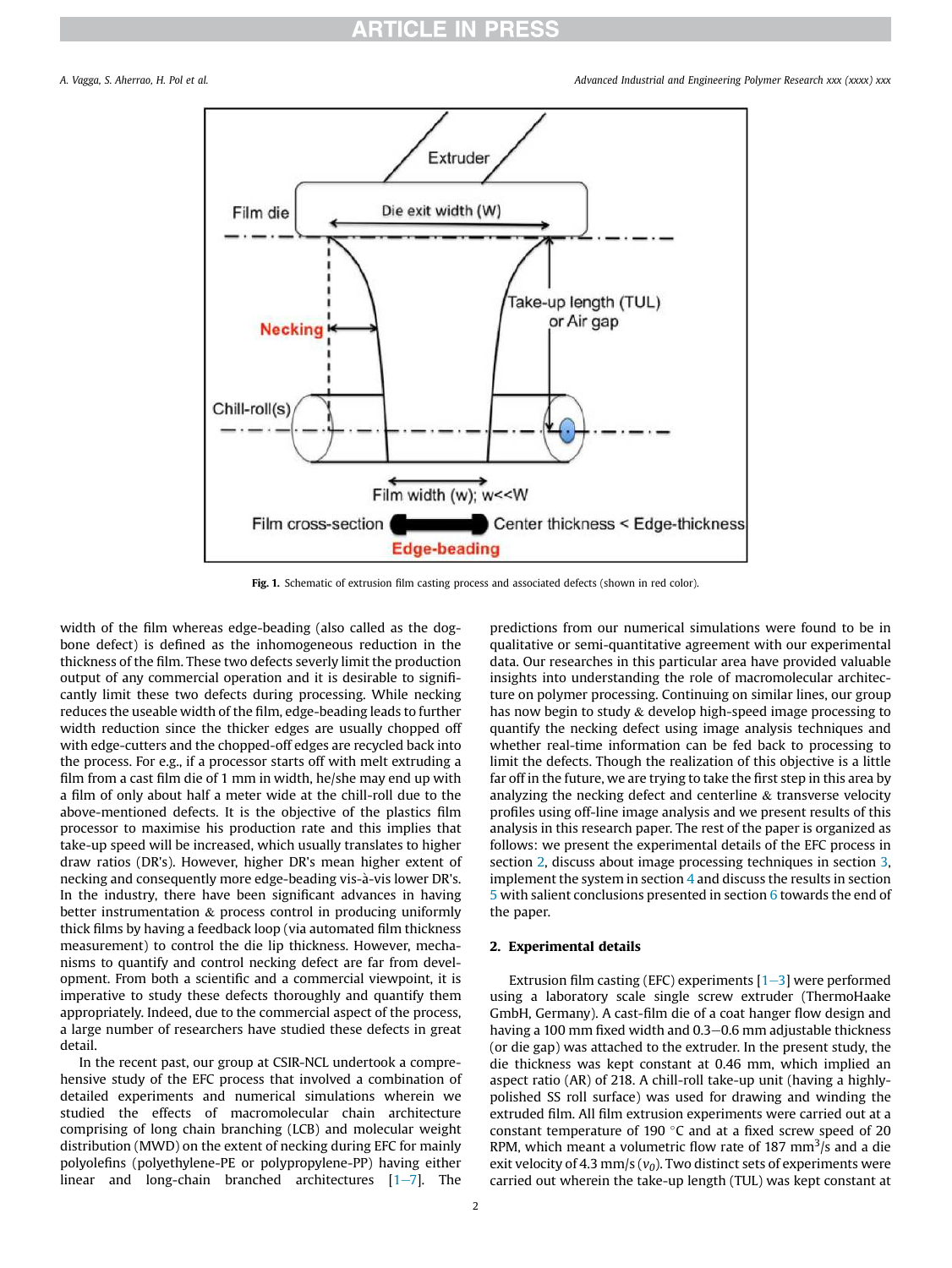#### *A. Vagga, S. Aherrao, H. Pol et al. Advanced Industrial and Engineering Polymer Research xxx (xxxx) xxx*

either 230 mm or at 90 mm. A simple CCD camera (Uniq Vision Inc., USA, Model: UM201) was used to video-capture the necking and the surface velocity profiles of the film during the EFC experiments [2,3]. Surface velocity profiles were determined by tracking the motion of thin paper disks (of about 2 mm diameter) that were placed on the surface of the molten film at predetermined positions along the width of the extruded film very near to the die exit. This technique is called as particle tracking velocimetry (PTV) and is shown in Fig. 2 (a & b) below. The two polymers used in this study were mainly a linear chain polyethylene (PE) such as linear lowdensity polyethylene (LLDPE) and a long-chain branched (LCB) polyethylene such as a low-density polyethylene (LDPE). Both polyethylene resins were donated generously by The Dow Chemical Company (USA). Since PE molten films are transparent, the CCD camera could easily capture the particle even though it was focused on the bottom surface of the molten film while the particle was placed on top surface of the molten film. The CCD camera  $[1-3]$  had a fixed shutter speed of 25 frames-per-second (fps). The shutter speed could be independently verified by capturing images of a marked disk that was located on the shaft of a calibrated stepper motor and rotated at exactly 25 RPM. Recording the rotation of the disk for 1 min created exactly 1500 images in which the particular mark at the edge of the disc achieved its original position in every 60 sequential images. This confirmed that the CCD camera was indeed acquiring images at 25 fps.

The sequence of images recorded by the CCD camera during the EFC process was analyzed using our customized Canny-based edge detection algorithm in Matlab®. The images were first corrected for camera tilt [3]. Then, a customized centroid detection algorithm was utilized to determine the positions of the particles on the surface of the film. Once the symmetry of the film was confirmed, various customized edge-detection algorithmswere utilized to determine the necking profile of the film at different draw ratios. In the next section, more information about image processing techniques is given.

 $(a)$ 



 $(b)$ 



Fig. 2. PTV Measurements consisting of (a) placing thin paper disks at pre-determined positions on molten polymer film surface and (b) mapping transverse velocity profiles at various axial positions.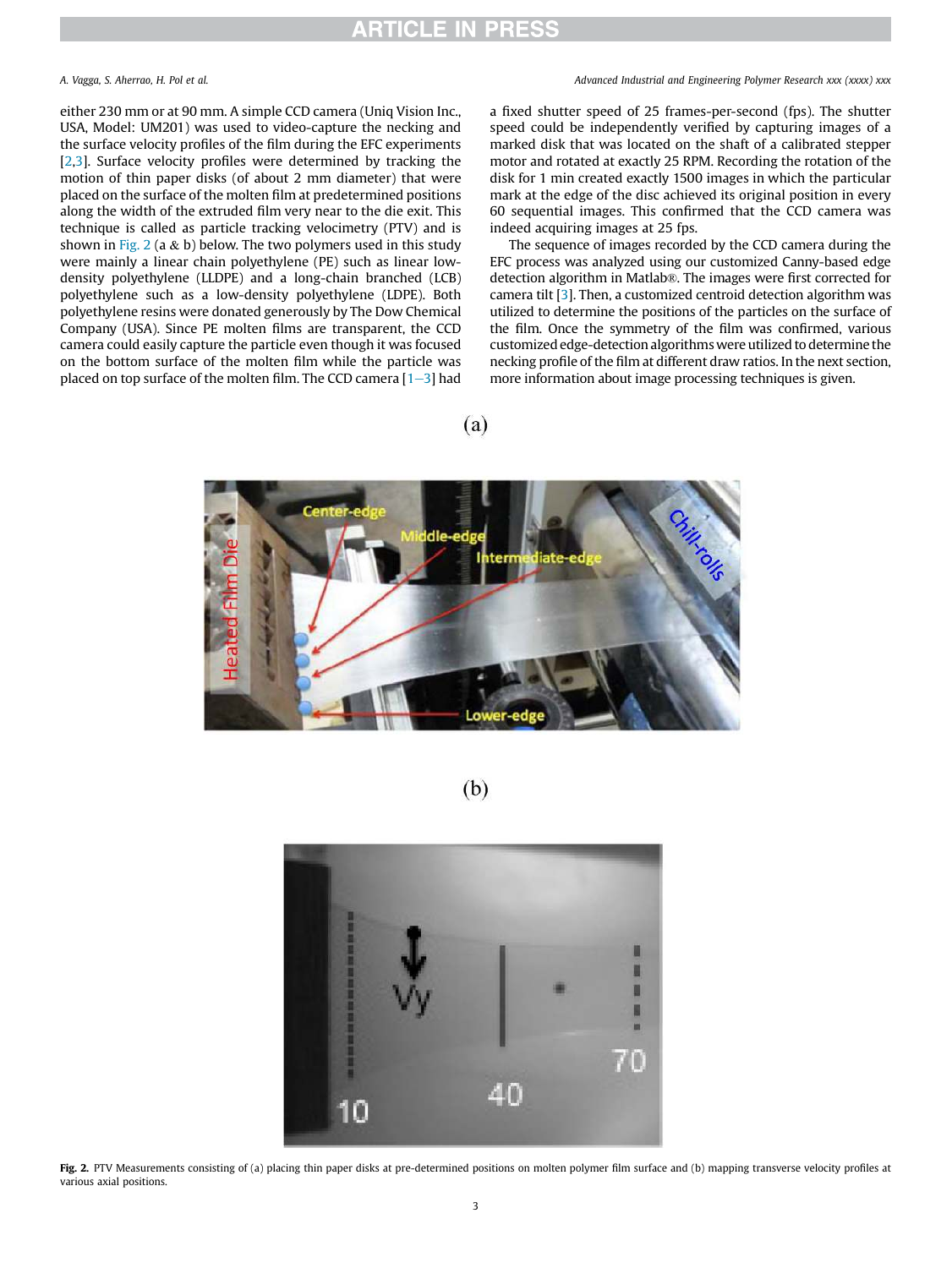*A. Vagga, S. Aherrao, H. Pol et al. Advanced Industrial and Engineering Polymer Research xxx (xxxx) xxx*



Fig. 3. Algorithm flowchart for determining necking using Matlab®.

#### 3. Image processing techniques

#### *3.1. Edge detection technique*

Edge detection is a type of image segmentation technique, which ascertains the presence of an edge or line in an image [8,9]. Edges of an image are generally considered as a type of critical piece of information that can extracted by employing various edge detectors with accompanying methodologies [10]. The edge detection operation [11] usually starts with the inspection of the local discontinuity at each pixel element in an image [12]. The widely used edge detectors are Roberts [13], Sobel [14,15], Canny  $[16-18]$ , Prewitt  $[19]$ , and Krisch  $[20]$ . In EFC studies, the notable studies that have involved imaging analysis of the process to

determine necking and surface velocity profiles include those by Canning & Co  $[21,22]$ , Ito and coworkers  $[23]$  and our own group in the past  $[1–3,6]$ .

#### *3.2. Fundamentals of edge detection*

An edge can be defined as an sudden change in brightness as one moves from one pixel to its neighbour in an image [24]. In conventional digital image processing, each image is converted into pixels. In gray-scale images, each pixel specifies the brightness level of that particular image in a designated place where zero represents black color and with 8-bit pixels, 255 represents white color. In general, the presence of an edge leads to an abrupt change in the brightness (gray scale level) of the pixels. Edge information for a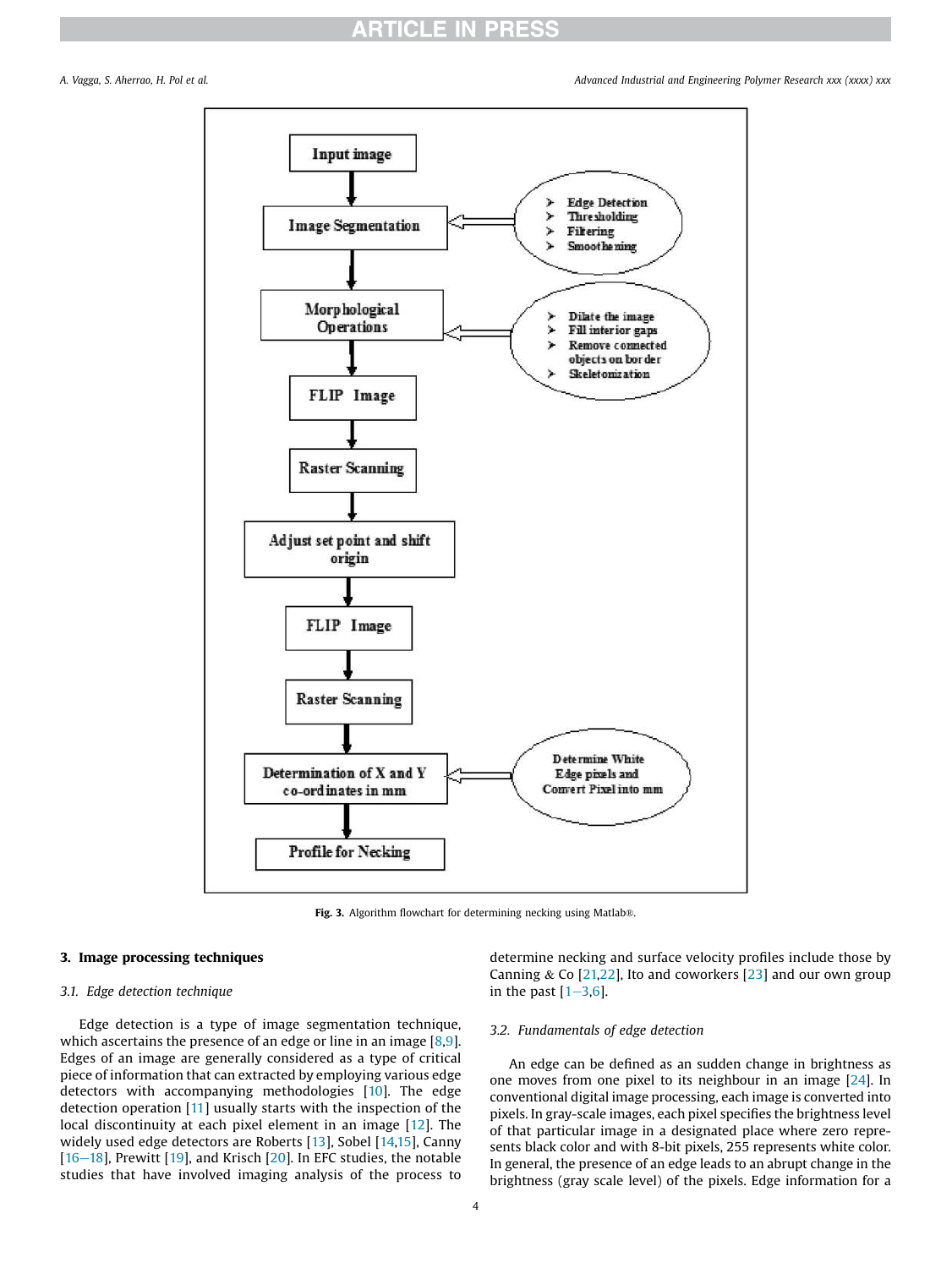

Fig. 4. Algorithm flowchart for determining velocity profiles using Matlab®.

particular pixel is typically acquired by surveying the brightness of pixels in the neighbourhood of that pixel [25]. If all of the pixels in the neighbourhood have more-or-less similar brightness, then there is usually no edge at that point. However, if some of the neighbouring pixels are much brighter than the others, then it can be theorized that there is a usually an edge at that point. Evaluating the relative brightness of pixels in a neighbourhood is mathematically equivalent to computing the derivative of the brightness. Generally, edge detection technique consists of three steps namely filtering, enhancement and detection.

#### *3.3. Canny edge detection operator*

Canny is not only one ofthe best edge detection operators but is also mathematically the most complex. Canny operator detects true edges with almost no sensitivity to noise  $[16-18,26]$ . Canny has optimized the edge detection process [26] by:

- a. Maximizing the signal to noise ratio of the gradient.
- b. Minimizing multiple responses to a single edge.
- c. Perfect localization of the edge-by-edge localization factor.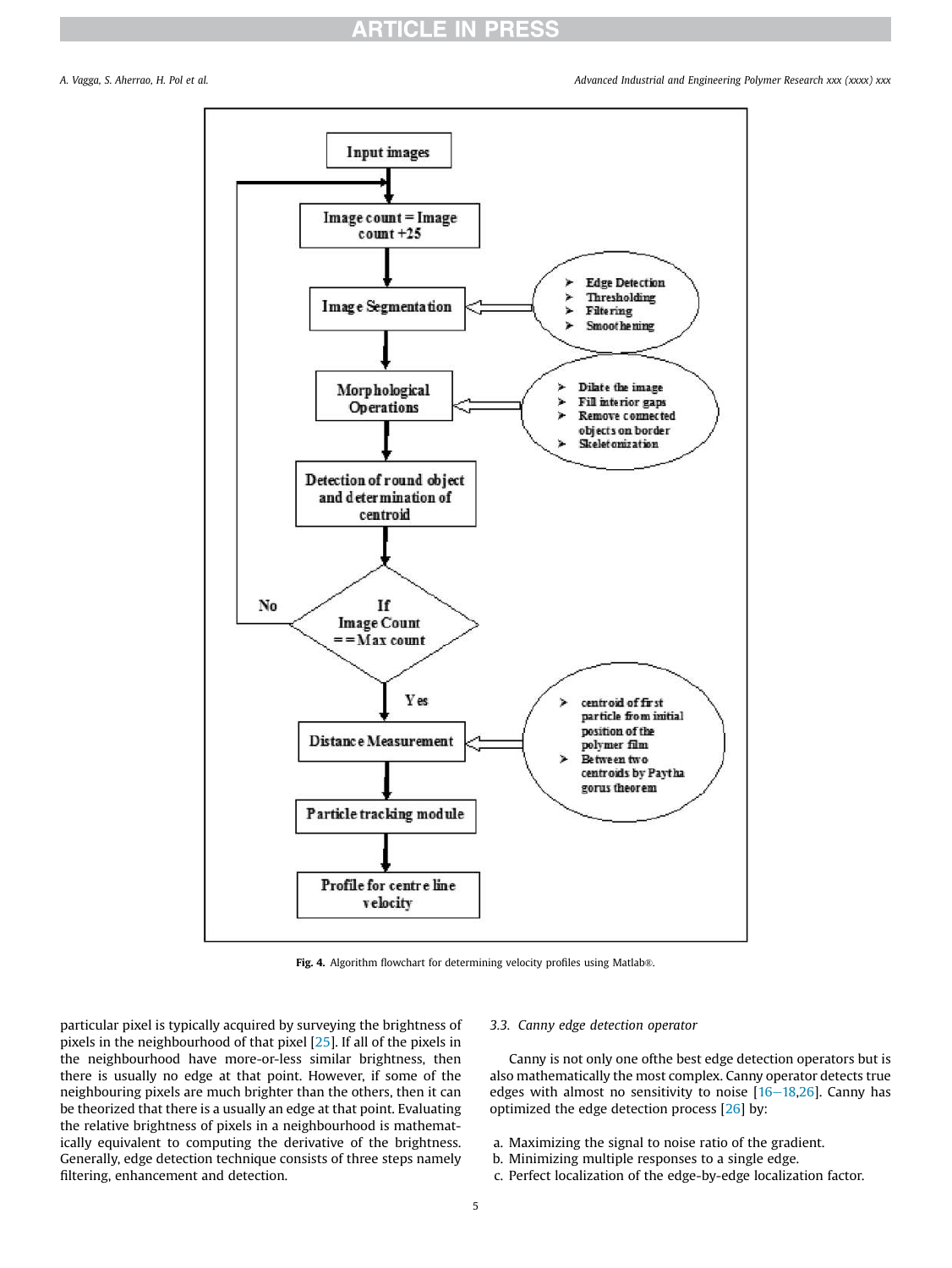#### *A. Vagga, S. Aherrao, H. Pol et al. Advanced Industrial and Engineering Polymer Research xxx (xxxx) xxx*







 $(e)$ 



Fig. 5. (a) Original image, (b) Edge thinning I, (c) Edge after morphological operations, (d) Final Edge after Flip I, and (e) Final edge after Flip II.

Table 1

#### *3.3.1. The Canny edge detection algorithm*

The Canny edge detection algorithm runs in five distinct steps [11,27,28]:

- 1) Smoothening: Blurring of the image to remove noise [29,30], if any.
- 2) Determining gradients: The edges should be marked where the gradients of the image have large magnitudes.
- 3) Non-maximum suppression: Only local maxima should be clearly denoted as edges.
- 4) Double threshold: Edges are typically determined using thresholding potential.
- 5) Edge tracking by hysteresis: Final edges are established by suppressing all edges that are not connected to other strong edges.

#### *3.3.2. Operations on binary image*

Morphological operations  $[31-33]$  are especially suited to the processing of binary images and greyscale images. Morphological operations [34], in general, affect the form or structure or shape of an objectand are generally applied on binary images (black  $\&$  white images i.e images having only 2 colors: black & white). Morphological operations are used in either pre or post processing

| 230 mm.                             |                      |
|-------------------------------------|----------------------|
| Dist, along centerline of film (mm) | Film half width (mm) |
| $\bf{0}$                            | 50.45454545          |
| 10                                  | 45.90909091          |
| 20                                  | 40.90909091          |
| 30                                  | 37.72727273          |
| 40                                  | 34.54545455          |
| 50                                  | 31.81818182          |
| 60                                  | 29.09090909          |
| 70                                  | 27.27272727          |
| 80                                  | 25.45454545          |
| 90                                  | 23.63636364          |
| 100                                 | 22.27272727          |
| 110                                 | 22.27272727          |
| 120                                 | 19.54545455          |
| 130                                 | 18.18181818          |
| 140                                 | 16.81818182          |
| 160                                 | 15.45454545          |
| 170                                 | 15                   |
| 180                                 | 14.54545455          |
| 190                                 | 14.09090909          |
| 200                                 | 12.72727273          |
| 210                                 | 12.27272727          |
| 212                                 | 12.27272727          |

Representative values for necking profile for LDPE film at a  $DR = 17$  for a TUL of

 $(c)$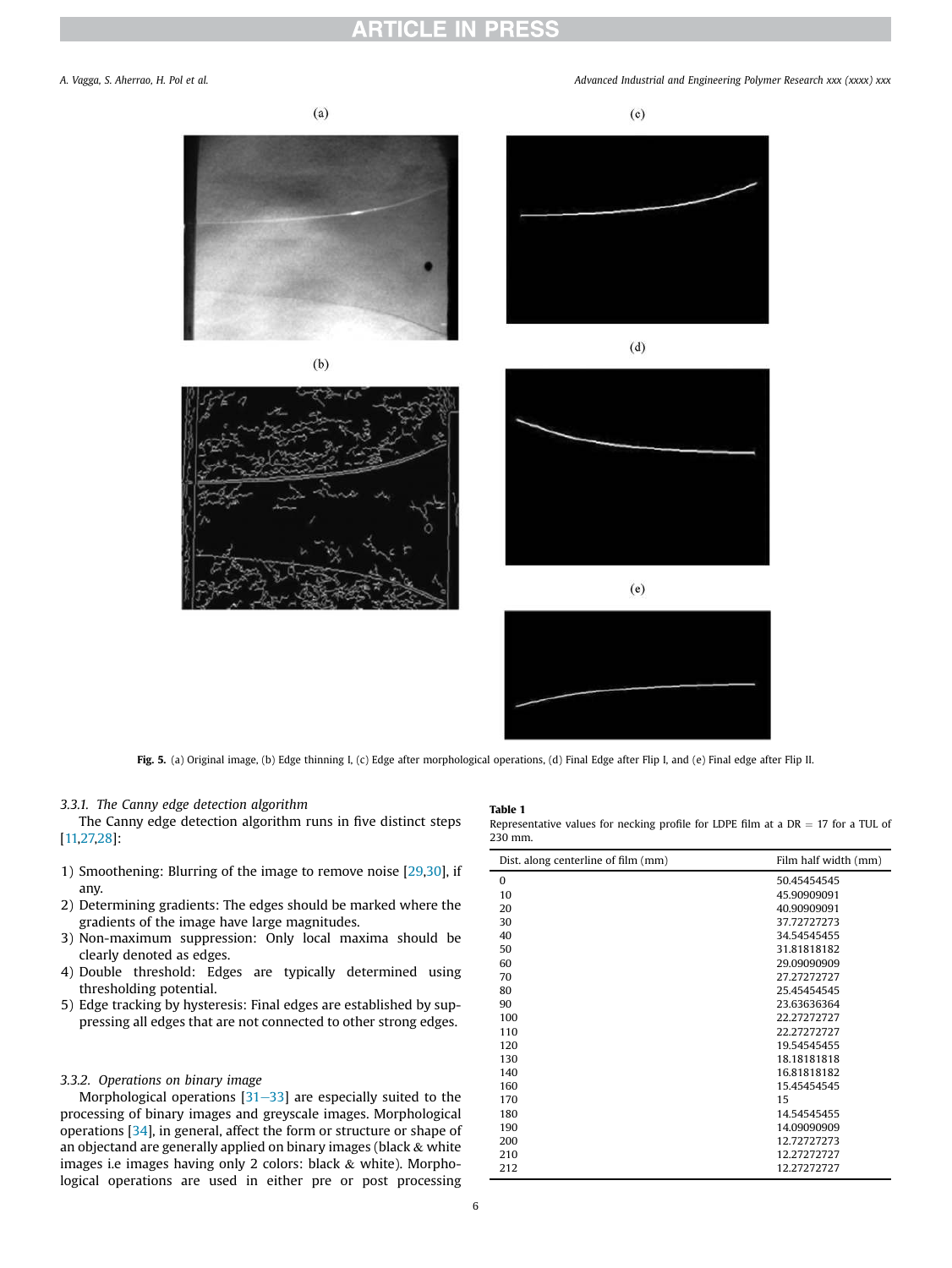*A. Vagga, S. Aherrao, H. Pol et al. Advanced Industrial and Engineering Polymer Research xxx (xxxx) xxx*

 $(a)$ 







Fig. 6. Necking profile determined using Matlab for (a) LDPE film at two distinct DR's of 4 and 17 and (b) comparision between the two separate polymers LDPE and LLDPE at an equivalent DR of 17 and for a TUL of 230 mm.

(filtering, thinning  $\&$ /or trimming) of images or for obtaining a representation or depiction of the shape of objects or regions such as boundaries or skeletons [35,36].

#### 4. System implementation

*4.1. System algorithm for detecting edges and determining the necking pro*fi*le*

The system was implemented in image processing using Matlab®. Image segmentation was obtained by following sequence:

- a) Canny-based customized edge detection method
- b) Thresholding
- c) Filtering
- d) Smoothening

Clear edges could be obtained by using a customized Cannybased edge detection algorithm on an image (captured by CCD camera) of necking of a polymer film during EFC process.

Various morphological operations were then used such as:

- b) Filling the interior gaps
- c) Removing the connected objects on the image border
- d) Skeletonization

Finally, by scanning of a clear edge obtained after the morphological operations, *x* and *y* coordinates were successfully obtained for determination and evaluation of necking phenomenon.

Figure 3 below displays our algorithm flowchart for determining the necking phenomenon in an EFC process using Matlab®.

### *4.2. System algorithm for particle detection and determination of surface velocity pro*fi*les*

Particle detection and tracking was done by using customized algorithms and various morphological operations using Matlab®. The velocity of film was determined by finding centroid of particle and tracking of particle on the surface of the moving molten polymeric film. For particle detection, detection of the round object and determination of centroid of particle was necessary. Various distance measurement could be done such as centroid of first particle from initial position of the polymer film and between two centroids by using the widely recognized Pythagoras theorem. Finally, by particle tracking algorithms, the profile for centre line velocity could be determined. In a similar manner, transverse velocity profiles could also be determined by mapping the *x* and *y* coordinates of particles kept at the different positions along the width of the molten polymer film surface as these particles traveled from the die exit towards the chill-roll. Fig. 4 displays the algorithm flowchart for determining the surface velocity profiles along the axial and transverse directions of a molten extruded polymer cast film.

#### 5. Results and discussions

#### *5.1. Edges by Canny and morphological operations*

The data set used in this work has large dimensions and to reduce the computational complexity and time, it is desirable to reduce the dimensions of the data. Large size high-quality images are therefore cropped with proper dimensions. For detecting clear edges, the Canny algorithm with various morphological operations are used. Edges by Canny and the associated morphological operations are shown in Fig. 5 (a) through (e).

Figure 5(a) displays one image from a sequence of images captured for say a LDPE film extrusion at a fixed draw ratio (DR) and take-up length (TUL). After applying the requisite morphological operations on this particular image and our customized Cannybased edge detection algorithm, a single clear edge can be detected successfully. It is enough to apply this methodology on any image in a sequence since the images are very similar to each other as the process is at steady-state. In other words, in steady-state and at a fixed DR and TUL, dimensional changes in the molten extruded polymer film do not take place with respect to time. A profile of necking can then be constructed using *x* coordinates as the axial length along the take up length or TUL (or also called as X-span) in mm and *y* coordinates as film half-width in mm (as shown in Table 1) for DR of 4 and 17. The necking profile for the two different polymers determined using our customized algorithm in Matlab $\mathcal{R}$ software are shown in Fig. 6 (a)  $\&$  (b) below.

A user-friendly GUI using Matlab®software was also developed by our team in our laboratory for the purpose of allowing students/ staff to determine necking and surface velocity profiles by inputting the relevant imaging data into Matlab®. This allowed the students/ staff who were not competent in using Matlab® software to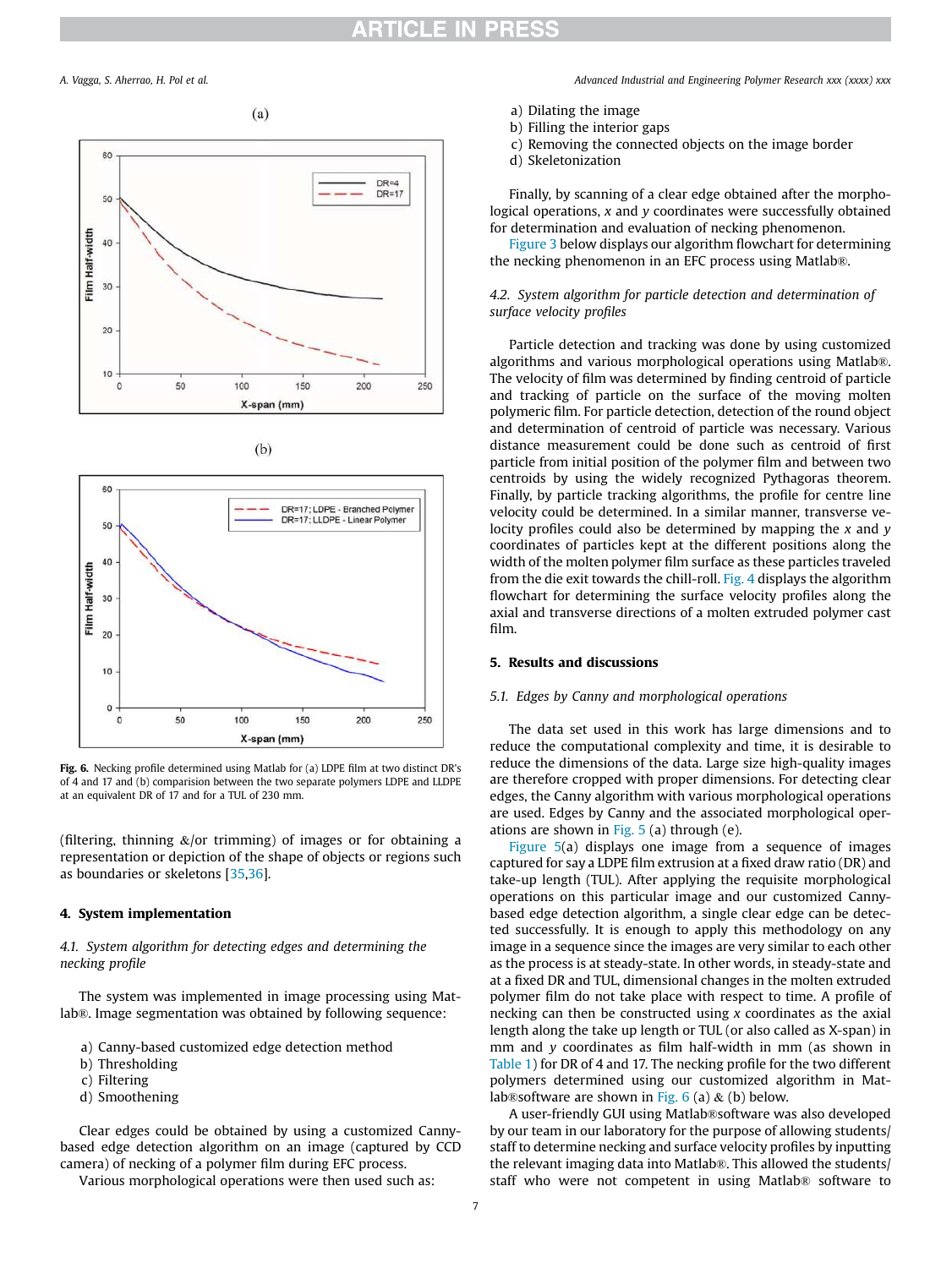*A. Vagga, S. Aherrao, H. Pol et al. Advanced Industrial and Engineering Polymer Research xxx (xxxx) xxx*



Fig. 7. User-friendly GUI developed using Matlab® software for determining necking and surface velocity profiles.

determine the necking and surface velocity profiles independently. A screen-shot of this user-friendly GUI, displaying the necking profiles of various extruded films under study, is shown in Fig. 7 below. The steps involved in creating this user-friendly GUI consisted of:

- 1. Based on user feedback, a GUI layout was first conceptualized using pen and paper.
- 2. From Matlab®software, using the "Guide" radio button, under the "Create New GUI", we selected a "Blank GUI (default)".
- 3. In the created blank \*.fig file, various elements of the conceptualized GUI were inserted including various graphs (consisting of axes boxes, title, scale, etc.), texts, and radio push buttons.
- 4. This \*.fig file was saved which created a \*.m file in which various functions for the above-mentioned elements were created.
- 5. For each created radio push button function (for e.g. RUN in our GUI figure listed below) in the \*.m file, a unique Matlab®code was executed for that particular condition (say  $DR = 17$  for a LDPE polymer film) giving its output (say the necking profile) in the associated "axes" box.

In this manner, a user could obtain necking (or surface velocity profiles) from Matlab® software based image analysis.

It is clear from the necking profiles (Fig.  $6$  (a) above) determined using our modified algorithm procedure in Matlab® that necking increases with increase in draw ratio at a constant TUL; higher the draw ratio, higher is the necking and this is generally true for any polymeric film. The necking profile for the lower DR of 4 is always situated higher than that for the higher DR of 17. When necking profiles between the two polyethylenes at an equivalent DR and TUL is compared, it is observed that the necking for the long-chain branched LDPE polymer is always lower than that as compared to the mainly linear chain polymer LLDPE. There are some interesting features observed from the necking profile for the two different polymers shown in Fig.  $6(b)$ . It is observed that the mainly linear chain polymer LLDPE film displays a prominent extrudate swell and also a higher resistance to necking just near the die exit as compared to the long-chain branched LDPE film. As the film progresses further towards the chill-roll, at a certain point along the axial length, the profiles reverse and the linear LLDPE film displays a higher necking vis-a-vis the branched LDPE film. Table 1 below displays representative values of the necking profile for the branched LDPE film at a constant DR of 17 and a constant TUL of 230 mm.

As mentioned before, due to a pre-dominant viscoelastically driven extrudate swell just near the die exit, the film half-width is slightly higher than the half-width of the die (50 mm). Due to the necking defect, the film half-width then rapidly keeps on decreasing as the film travels towards the chill-roll. Successful detection of necking of extruded molten polymer films is a very important finding in this area of research and utilization of such image processing techniques enables researchers/plastics film processors to quickly quantify the defects and take remedial actions. The important conclusions that could be drawn from undertaking the Matlab® based edge detection study include the following important findings: (i) presence of long-chain branching (LCB) reduces necking of films; (ii) film necking increases with increase in DR at a fixed TUL; and (iii) film necking increases with increase in TUL at a fixed DR.

### *5.2. Centreline velocity pro*fi*les*

Centreline velocity profiles for representative DRs of 4 and 17 for the LCB containing LDPE film with respect to X-span are shown in Fig. 8(a) below. Table 2 gives representative values of centerline velocity data at a DR of 4 for the mainly linear chain LLDPE film. In general, the surface velocity is found to increase along the axial direction. As shown in Fig. 8(b), the centerline velocity profile is mostly exponential increase for linear chain polymers such as LLDPE while it tends to become more-or-less linear increase for long-chain branched polymers such as LDPE. The centerline velocity values for the branched LDPE are always higher than those for the linear chain LLDPE at equivalent X-span locations; the reasoning behind this occurrence is based on differences in the viscoelasticity between the two materials at equivalent processing temperature, DR and TUL  $[1,2]$ . In other words, the centerline velocity profile for the branched LDPE polymer film is always situated higher than that for the mainly linear chain LLDPE polymer film throughout the TUL at equivalent DRs. It is also interesting to note that the linear chain LLDPE polymer film, which shows a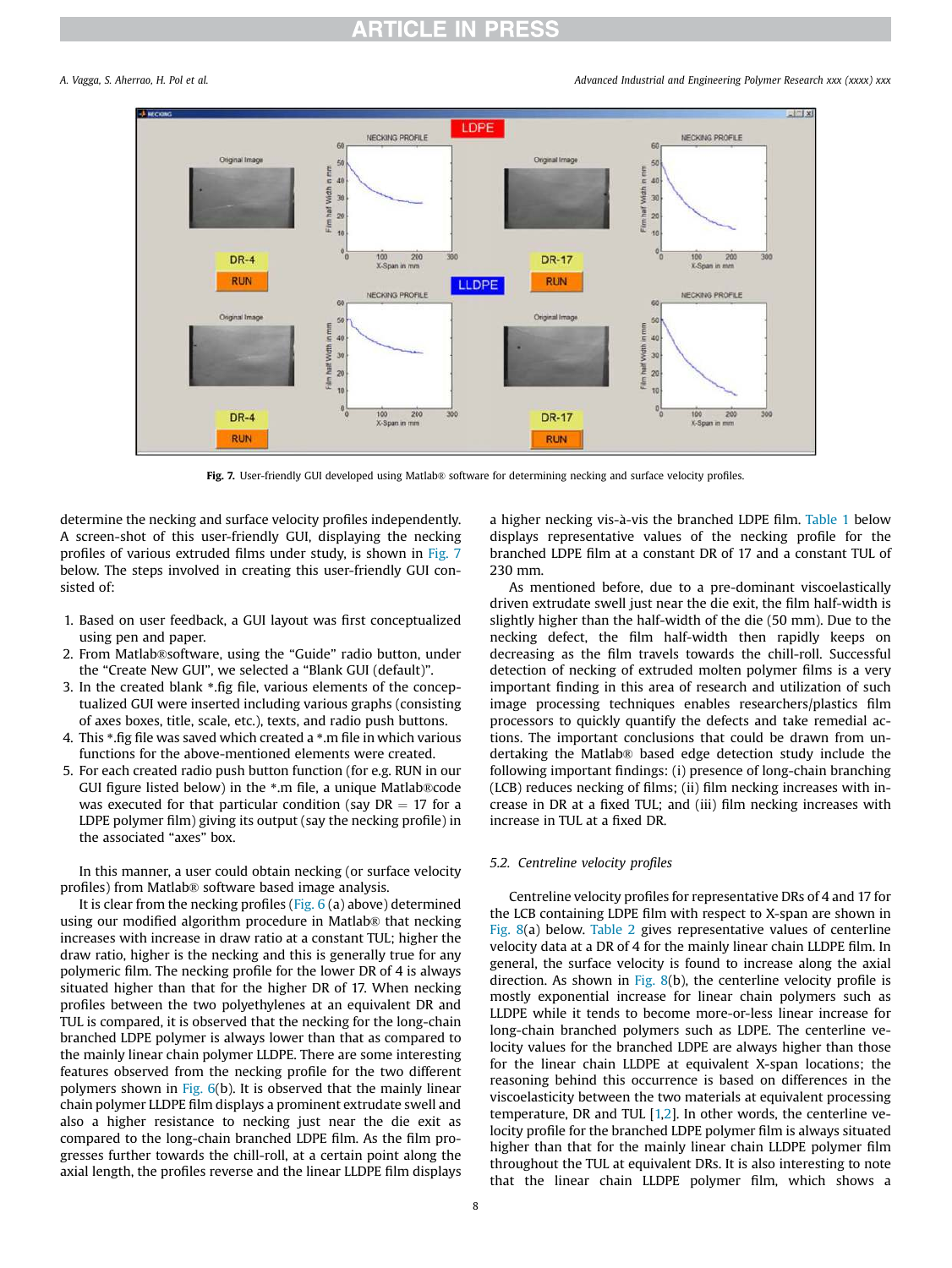







Fig. 8. Matlab detected Centerline velocity profile for (a) LDPE film at two distinct DR's and at a constant TUL of 230 mm and (b) comparision between LDPE and LLDPE film at a constant DR of 17 and TUL of 230 mm.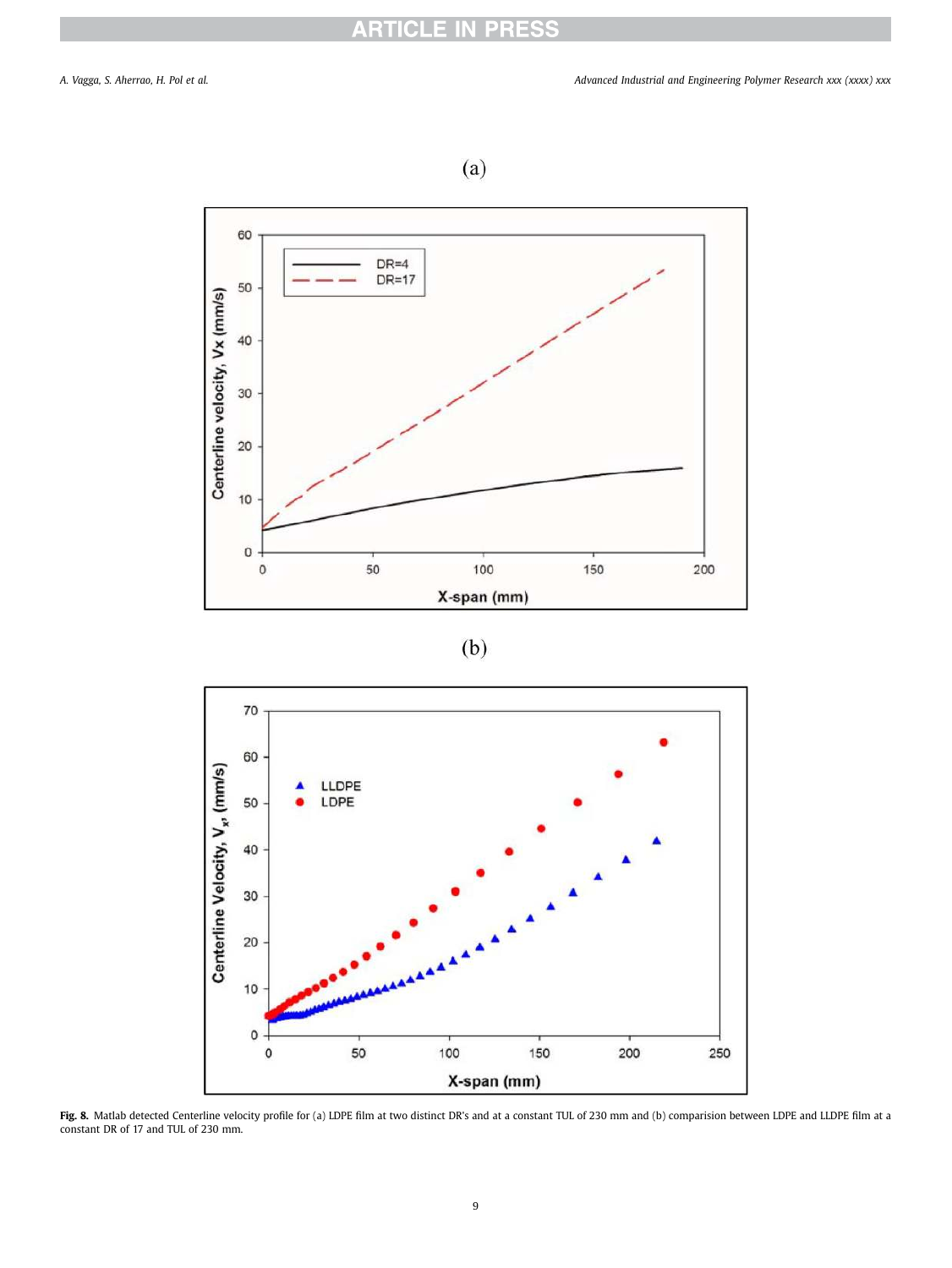#### Table 2

Representative values for centerline velocity for a  $DR = 4$  for LLDPE Film for a TUL of 230 mm.

| Dist, along centerline of film (mm) | Centerline velocity, $V_x$ in (mm/s) |
|-------------------------------------|--------------------------------------|
| $\Omega$                            | 4.205177315                          |
| 4.567003793                         | 4.569959979                          |
| 9.475532219                         | 4.91035811                           |
| 14.93652365                         | 5.463198555                          |
| 20.83216111                         | 5.901605532                          |
| 27.17362609                         | 6.341575762                          |
| 34.255095                           | 7.084479608                          |
| 41.98289788                         | 7.732869575                          |
| 50.52072889                         | 8.539090662                          |
| 59.67502554                         | 9.1581571                            |
| 69.61080007                         | 9937534407                           |
| 80.11386662                         | 10.50377639                          |
| 91.32034373                         | 11.20735291                          |
| 103.357775                          | 12.0385337                           |
| 116.0096924                         | 12.65355454                          |
| 129.6527602                         | 13.64386508                          |
| 144.0950203                         | 14.44750236                          |
| 158.9353315                         | 14.84386026                          |
| 174.3985547                         | 15.47180714                          |
| 190.2775144                         | 15.88112266                          |
| 174.3985547                         | 15.47180714                          |
| 190.2775144                         | 15.88112266                          |

viscoelastically driven extrudate swell near the die exit also shows a small region of lower velocities just near the die exit where the films actually slows down due to the swell and then it speed ens up as the effect of swell disappears at higher axial locations.

#### *5.3. Transverse velocity pro*fi*les*

In the earlier section of this paper, data for centerline surface velocity  $(V_x)$  profiles obtained from tracer particle-tracking velocimetry (PTV) technique was presented. As mentioned before in the experimental section, tracer particles were also placed on the surface of the extruded film at other positions along the film width (apart from centerline position). These positions were denoted as lower edge, intermediate edge, and middle edge. Tracking the motion of these particles allowed for the measurement of the transverse velocity (*Vy*) profiles at various *axial* locations on the film and also at various transverse locations as well.

Figure 9 (a) displays the transverse velocity as a function of *axial* location for the branched LDPE 170A at a TUL of 90 mm for a low DR of 4 and a high DR of 17. It is readily observed that the transverse velocities at the three different positions (lower edge, intermediate edge and middle edge) steadily decrease as a function of *axial* location. Maximum *V<sup>y</sup>* occurs just at the exit of the die where the extruded film comes out and immediately starts necking. The *V<sup>y</sup>* values at the centerline are zero as expected. For both PE's, as the DR increases, the  $V<sub>y</sub>$  values at the outermost edge (labeled lower edge) increase as the film experiences enhanced necking.

Figure 9 (b) displays the transverse velocity  $(V_v)$  profiles as a function of the width (*Y*) direction at different *axial* locations for the LCB containing LDPE resin at a high DR of 17. The transverse velocity profiles for both polyethylene films are found to be nearly linear, which is one of the principal flow kinematics assumptions while modeling the EFC process  $[1-3]$ . Thus, comparisons between our CFD or numerical predictions (from our earlier research papers and shown in references listed above) and experimental data are justified. It is clear from Fig. 9 (b) above that as one moves down the centerline of the film (*axial* locations), the *Vy* values decrease at any given Y-location.

Transverse velocity profiles are crucial in determining the extent of necking that a polymer film will undergo for a particular DR and

*A. Vagga, S. Aherrao, H. Pol et al. Advanced Industrial and Engineering Polymer Research xxx (xxxx) xxx*

 $(a)$ 





Fig. 9. Transverse velocity profiles for LDPE film at a constant TUL of 90 mm along (a) the axial direction at a  $DR = 4$  and along (b) the transverse direction at  $DR = 17$ .

TUL combination. At this point, it is felt that additional detailed PTV experiments are required to obtain transverse velocity profiles with even better accuracy and resolution so that they can be directly compared with 2-D FEM numerical simulations of the EFC process that are planned in the future.

#### 6. Conclusions

Experimental extrusion film casting (EFC) studies were performed on commercial polyethylene resins of mainly linear chain and long-chain branched macromolecular architectures. The current research shows that it is possible to determine the necking phenomena from edge detection and surface velocity profiles from particle tracking using custom modified algorithms in Matlab®. In this research a customized Canny based edge-detection algorithm was used along with various morphological operations. This algorithm enabled determination of necking profiles of molten polymer film edges in the extrusion film casting process. Centreline (or axial) and transverse surface velocity profiles could be determined successfully using Matlab® based customized centroid detection and tracking algorithms. In general, it was determined from image